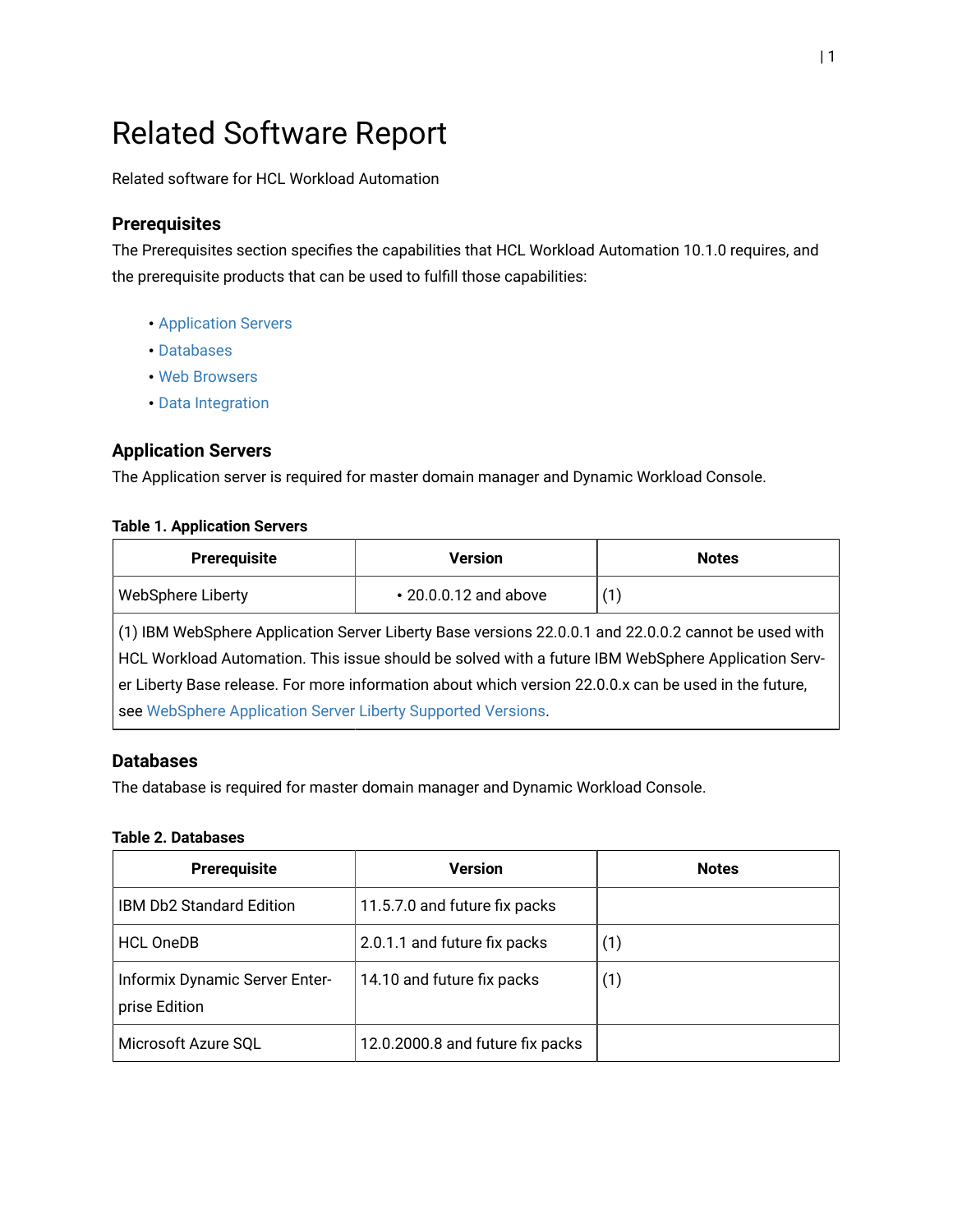### **Table 2. Databases(continued)**

| <b>Prerequisite</b>                                                                            | <b>Version</b>                                      | <b>Notes</b> |
|------------------------------------------------------------------------------------------------|-----------------------------------------------------|--------------|
| Microsoft SQL Server Enterprise<br>Edition                                                     | 16 (only when upgrading from v.<br>9.4) and 19      |              |
| Oracle Database 19c                                                                            | (19.3) Enterprise Edition and fu-<br>ture fix packs |              |
| Google Cloud SQL for SQL server                                                                | 2019                                                |              |
| (1) The master domain manager Dynamic Workload Console, and database must reside on HNIY oper- |                                                     |              |

(1) The master domain manager, Dynamic Workload Console, and database must reside on UNIX operating systems.

# <span id="page-1-0"></span>**Web Browsers**

The web browser is required on the Dynamic Workload Console.

#### **Table 3. Web Browsers**

| <b>Prerequisite</b>       | <b>Version</b>         |
|---------------------------|------------------------|
| Apple Safari              | 14 and future versions |
| Apple Safari on iOS       | 14 and future versions |
| Google Chrome             | 97 and future versions |
| Google Chrome for Android | 97 and future versions |
| Microsoft Edge            | 97 and future versions |
| Mozilla Firefox           | 91 and future versions |

# <span id="page-1-1"></span>**Data Integration**

#### **Table 4. Data Integration**

| <b>Supported Software</b>                   | <b>Version</b>            | <b>Components</b>     |
|---------------------------------------------|---------------------------|-----------------------|
| Oracle PeopleSoft Enterprise<br>PeopleTools | 8.48 and future fix packs | Master domain manager |
|                                             | 8.49 and future fix packs |                       |
|                                             | 8.50 and future fix packs |                       |
|                                             | 8.51 and future fix packs |                       |
|                                             | 8.52 and future fix packs |                       |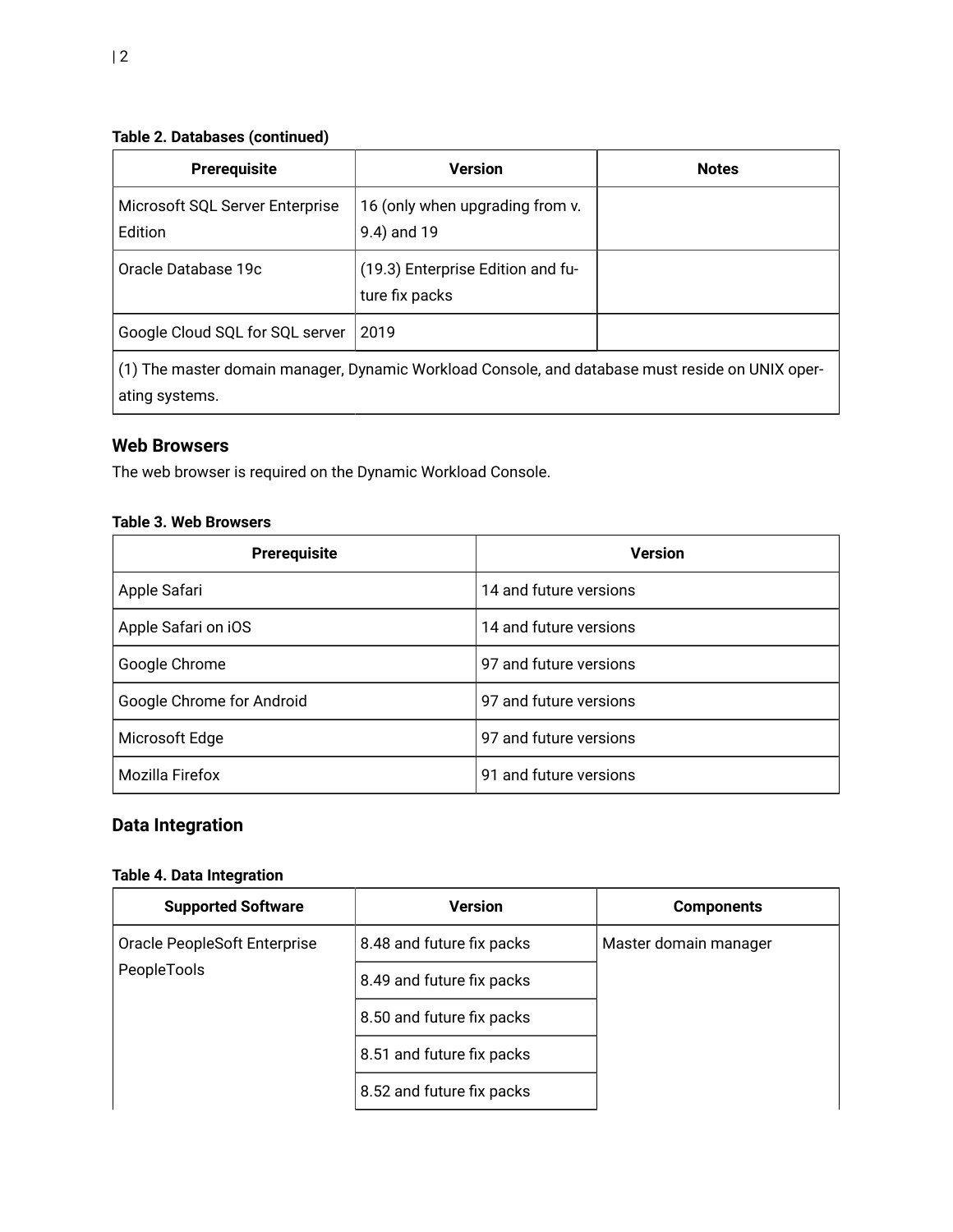| <b>Supported Software</b>  | <b>Version</b>            | <b>Components</b>                                                                                          |
|----------------------------|---------------------------|------------------------------------------------------------------------------------------------------------|
|                            | 8.53 and future fix packs |                                                                                                            |
|                            | 8.54 and future fix packs |                                                                                                            |
|                            | 8.56 and future fix packs |                                                                                                            |
|                            | 8.57 and future fix packs |                                                                                                            |
|                            | 8.58 and future fix packs |                                                                                                            |
|                            | 8.59 and future fix packs |                                                                                                            |
| <b>SAP BW</b>              | 7.3 and future fix packs  | • Master domain manager                                                                                    |
|                            | 7.4 and future fix packs  | • Dynamic agent<br>• Fault-tolerant agent                                                                  |
|                            | 7.5 and future fix packs  | • HCL Workload Automation<br>agent                                                                         |
| SAP EHP1 for SAP NetWeaver | 7.0 and future fix packs  | • Master domain manager<br>• Dynamic agent<br>• Fault-tolerant agent<br>• HCL Workload Automation<br>agent |
|                            | 7.3 and future fix packs  |                                                                                                            |
| SAP EHP2 for SAP NetWeaver | 7.0 and future fix packs  | • Master domain manager<br>• Dynamic agent<br>• Fault-tolerant agent<br>• HCL Workload Automation<br>agent |
| SAP EHP3 for SAP NetWeaver | 7.0 and future fix packs  | • Master domain manager<br>• Dynamic agent<br>• Fault-tolerant agent<br>• HCL Workload Automation<br>agent |
| <b>SAP HANA</b>            | 2.0 and future fix packs  | • Master domain manager<br>• Dynamic agent                                                                 |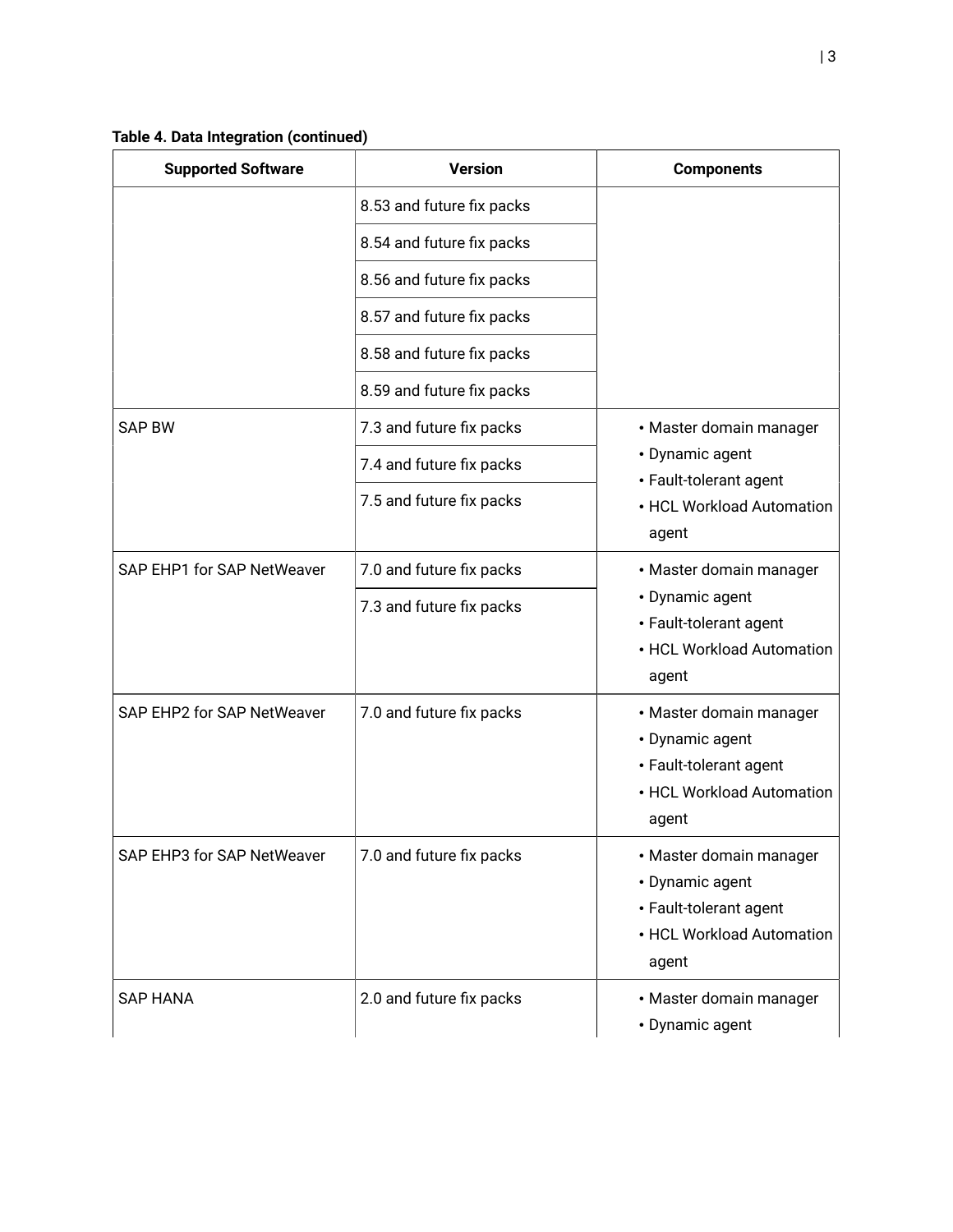**Table 4. Data Integration (continued)**

| <b>Supported Software</b>            | <b>Version</b>            | <b>Components</b>                                                                                          |
|--------------------------------------|---------------------------|------------------------------------------------------------------------------------------------------------|
|                                      |                           | • Fault-tolerant agent<br>• HCL Workload Automation<br>agent                                               |
| SAP HANA XS Advanced                 | 2.0 and future fix packs  | • Master domain manager<br>• Dynamic agent<br>• HCL Workload Automation<br>Agent                           |
| <b>SAP NetWeaver</b>                 | v7.3 and future fix packs | • Master domain manager                                                                                    |
|                                      | v7.4 and future fix packs | • Dynamic agent<br>• HCL Workload Automation                                                               |
|                                      | v7.5 and future fix packs | Agent                                                                                                      |
| <b>SAP NetWeaver Portal</b>          | 7.0 and future fix packs  | • Master domain manager                                                                                    |
|                                      | 7.3 and future fix packs  | • Dynamic agent<br>• Fault-tolerant agent<br>• HCL Workload Automation<br>agent                            |
| SAP NetWeaver Process Integra-       | 7.4 and future fix packs  | • Master domain manager                                                                                    |
| tion                                 | 7.5 and future fix packs  | • Dynamic agent<br>• Fault-tolerant agent<br>• HCL Workload Automation<br>agent                            |
| <b>SAP RFC SDK</b>                   | 7.50 and future fix packs | • Master domain manager<br>• Dynamic agent<br>• Fault-tolerant agent<br>• HCL Workload Automation<br>agent |
| SAP S/4HANA, on-premise edi-<br>tion | 1709 and future fix packs | • Master domain manager<br>• Dynamic agent<br>• Fault-tolerant agent<br>• HCL Workload Automation<br>agent |
|                                      | 2020 and future fix packs |                                                                                                            |